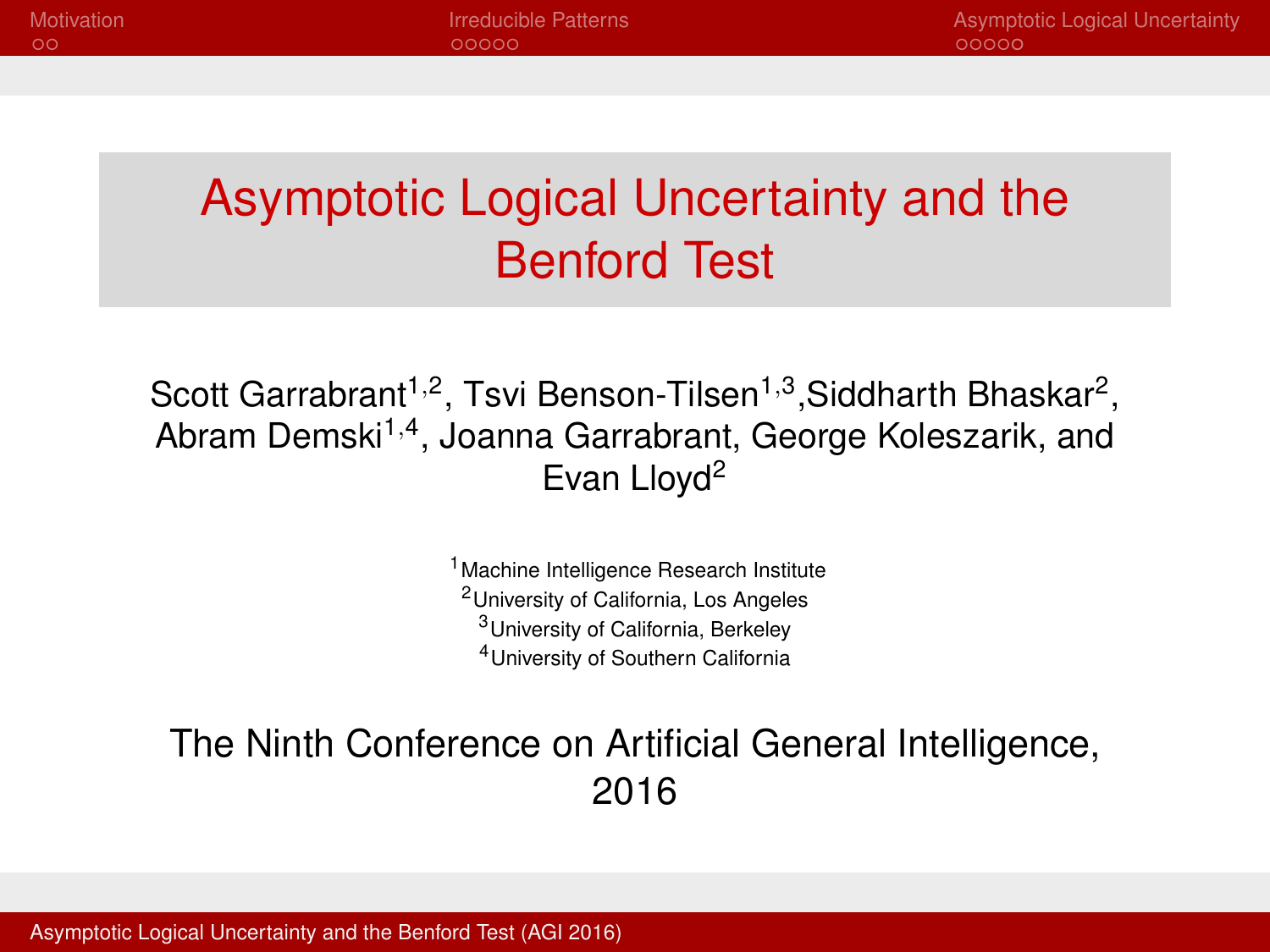## **Outline**

- $\blacktriangleright$  Logical Uncertainty
	- $\blacktriangleright$  Motivation
	- $\blacktriangleright$  Related work
- $\triangleright$  Our approach
	- $\triangleright$  Operationalizing pseudo-randomness
	- ▶ Generalized Benford test
	- $\triangleright$  Computable algorithm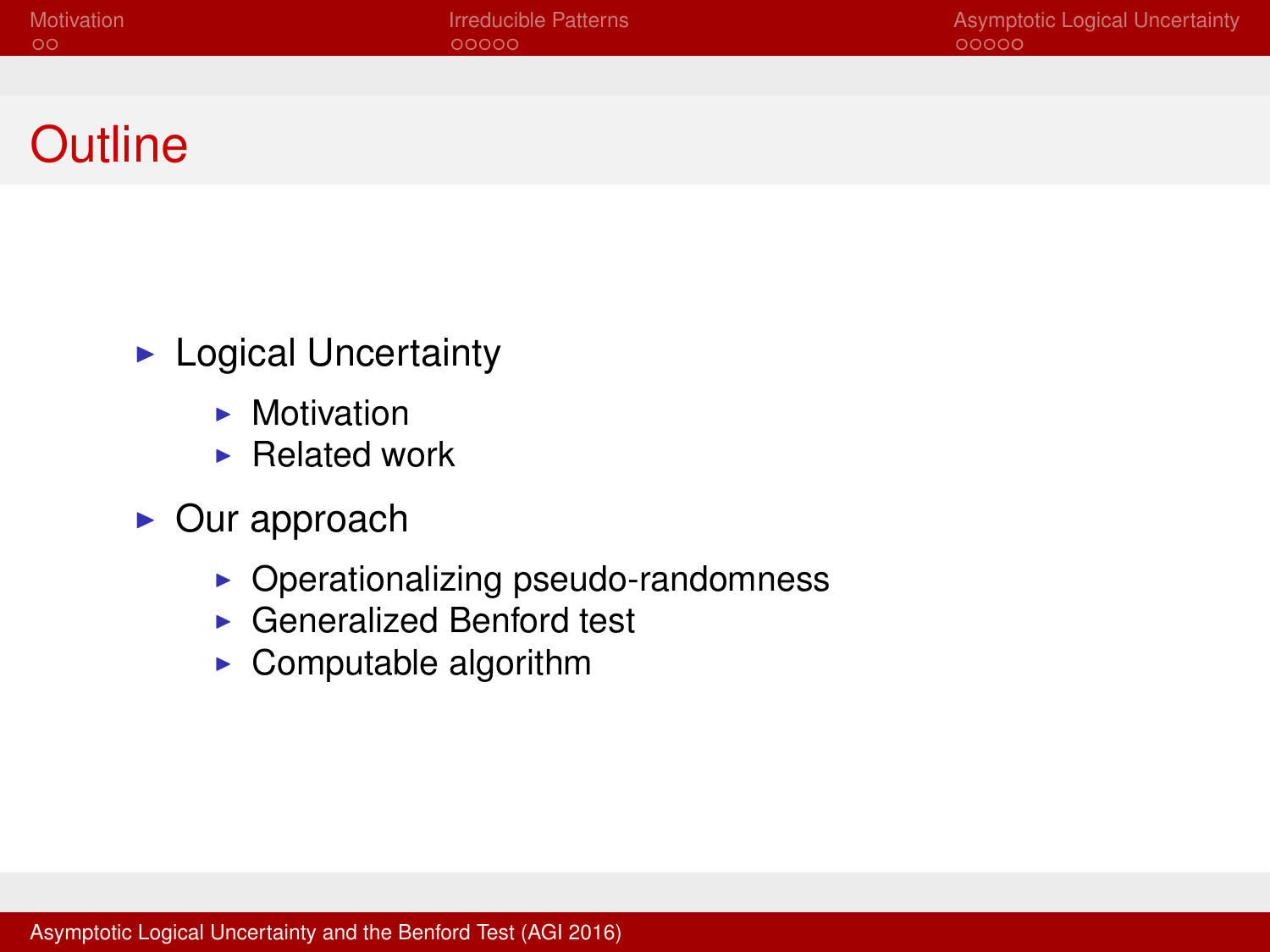# <span id="page-2-0"></span>**Motivation**

- ► "Probability" Over Logical Statements
	- $\triangleright$  State of belief for a conjecture
	- $\triangleright$  Guessing the outcome of a long computation
- $\blacktriangleright$  P("P=NP") = 0.1?
	- $\triangleright$  Measure of surprise on seeing (dis)proof?
	- $\triangleright$  Measure of calibration on similar statements?
- $\blacktriangleright$  P("The 10<sup>100</sup> digit of  $\pi$  is a 3") = 0.1?
	- $\blacktriangleright$  Element of a pseudo-random sequence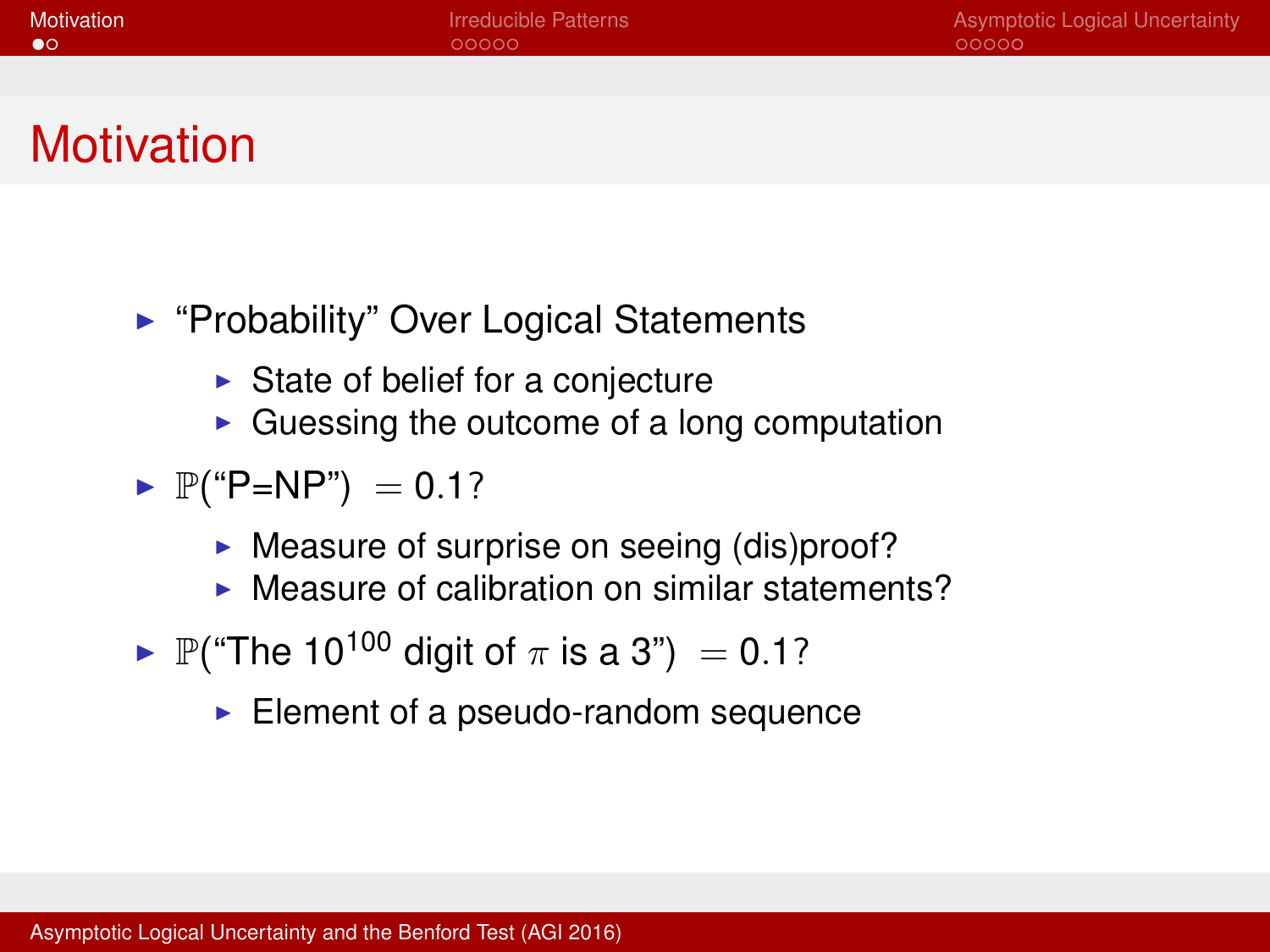# **Motivation**

- **In** Standard probability theory requires *logical omniscience*<sup>[\[1\]](#page-13-0)</sup>
	- $\triangleright$  Coherence requires knowledge of all logical consequences of current beliefs
		- $\blacktriangleright$  (*eg*: same probability on equivalent sentences)
		- $\triangleright$  (can relax in some ways[\[2,](#page-13-1) [3\]](#page-13-2))
- $\triangleright$  Other approaches converge to coherent distribution eventually[\[4,](#page-14-1) [5\]](#page-14-2)
	- $\triangleright$  Generally not computable
- $\triangleright$  (see sections 1 and 2 of paper)
- [\[1\]](#page-13-0): Parikh: Knowledge and the Problem of Logical Omniscience
- [\[2\]](#page-13-1): Cozic: Impossible States at Work: Logical Omniscience and Rational Choice
- [\[3\]](#page-13-2): Halpern and Pucella: Dealing with Logical Omniscience
- [\[4\]](#page-14-1): Hutter et al: Probabilities on Sentences in an Expressive Logic
- [\[5\]](#page-14-2): Demski: Logical Prior Probability.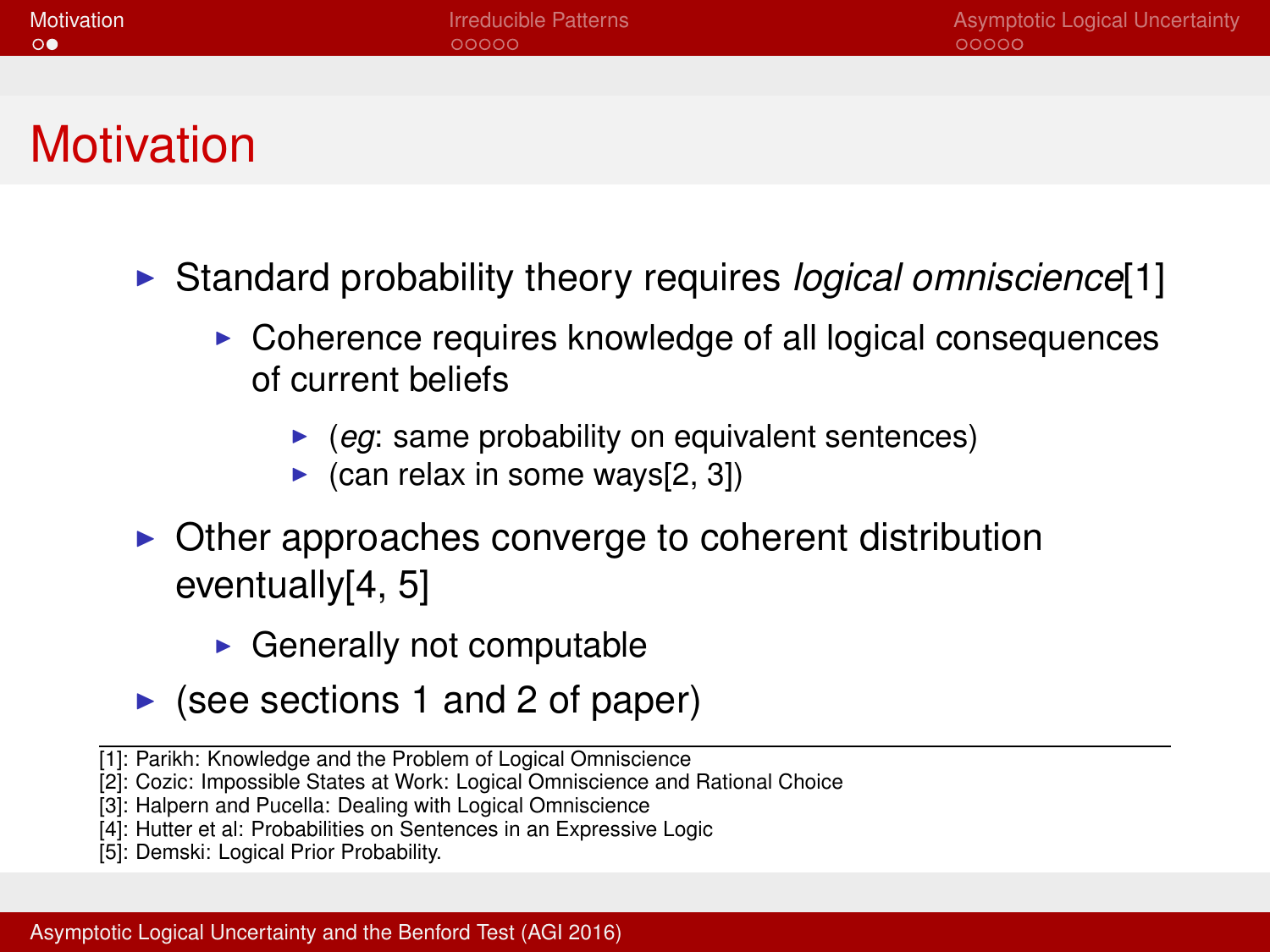<span id="page-4-0"></span>

# Operationalizing Pseudo-randomness in Logic

- Fix an enumeration of sentences,  $\phi_1, \phi_2, \ldots$
- $\blacktriangleright$  Pick a finite time bound  $T(N) > N$
- $\triangleright$  Point to an infinite subset of logic with a Turing machine, Z:

 $S = \{\phi_i | Z \text{ halts within } T(i) \text{ steps, pointing at a 1}\}\$ 

- $\blacktriangleright$  "Pseudo-random" sentences are decidable, but in more than *T*(*N*) steps
	- $\blacktriangleright$  *ie*, there is a binary sequence  $\{b_i\}$  where
		- $\int 1$  if the *i<sup>th</sup>* element of *S* is provable

0 if disprovable

 $\triangleright$  No simple Turing machine can predict  $\{b_i\}$  with odds better than chance after T(N) steps

 $b_i =$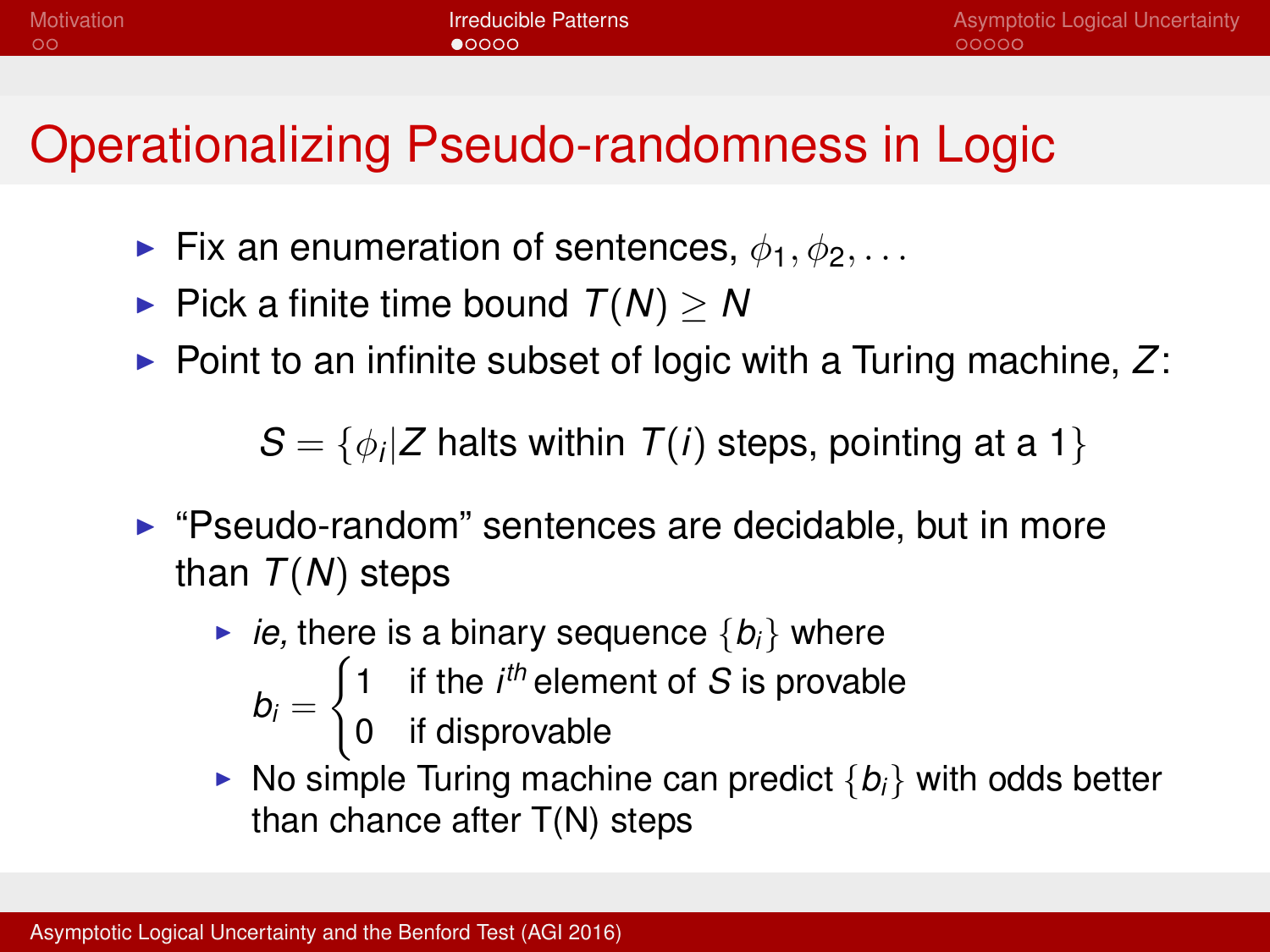## Operationalizing Pseudo-randomness in Logic

- $\triangleright$  More formally, for a given *S* and description length  $K(W)$ , consider all Turing machines *W* :
	- $\blacktriangleright$  Run *W* with time limit of  $T(N)$  steps
	- Interpret as selecting a subset of  $S$ :

 $S' = \{\phi_i \in S | W \text{ halts within } T(i) \text{ steps, pointing at a 1}\}\$ 

 $\blacktriangleright$  "Empirical" frequency of provable sentences as a function of sample size *m*:

$$
r(m, W) \equiv \frac{|\{s \in \text{smallest } m \text{ elements of } S' | \phi_s \text{ is provable}\}\,|}{m}
$$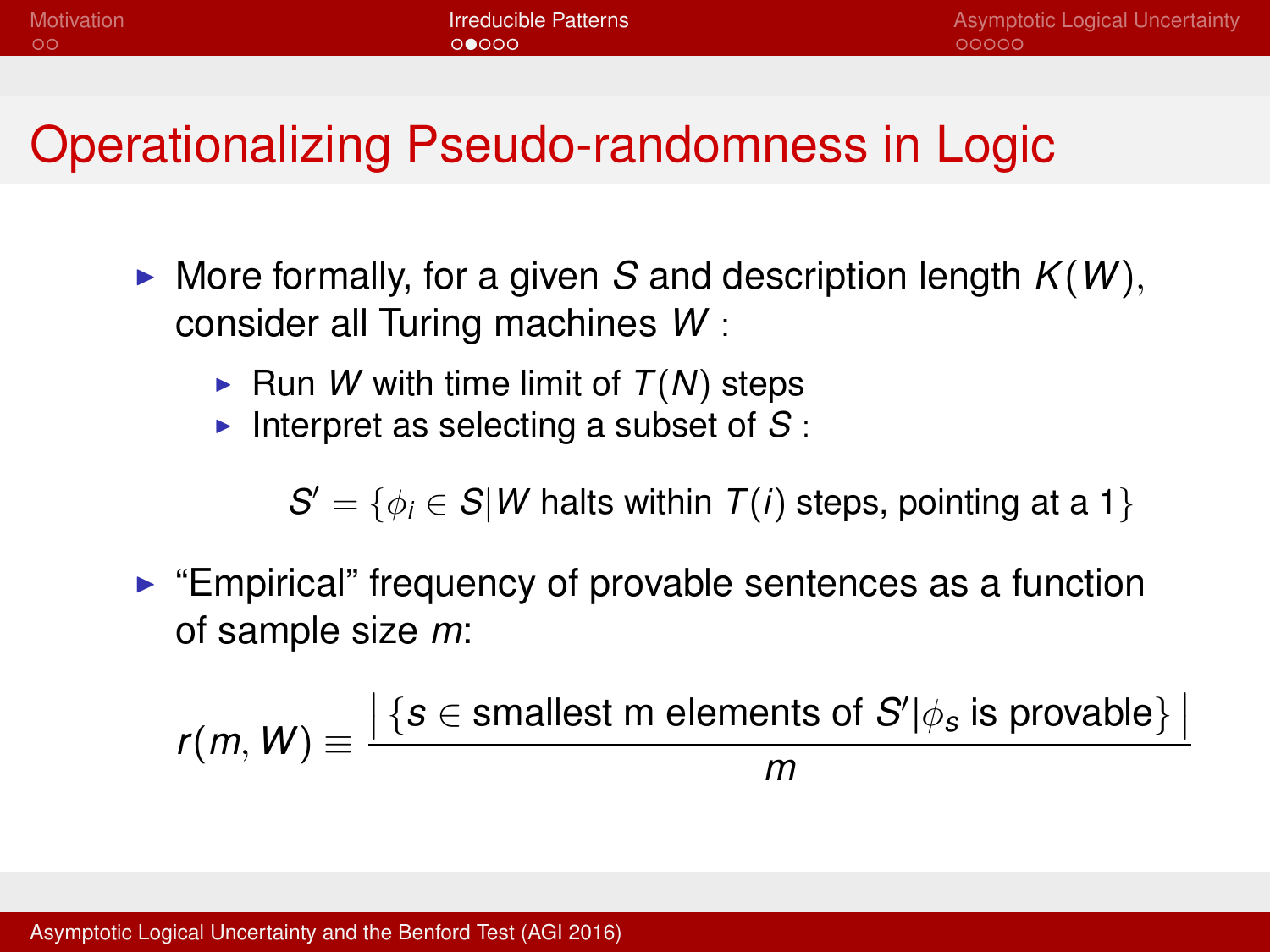### Irreducible Patterns

 $\triangleright$  The law of the iterated logarithm gives a bound that holds almost surely for any random sequence, as a function of sample size and the generating frequency *p*:

$$
|r(m, W) - p| < \frac{c \cdot \mathcal{K}(W) \cdot \sqrt{\log \log m}}{\sqrt{m}}
$$

► We call a set of decidable sentences to be an *irreducible pattern* with respect to p and  $k = K(W)$  if this bound holds for *all* machines of description length *k*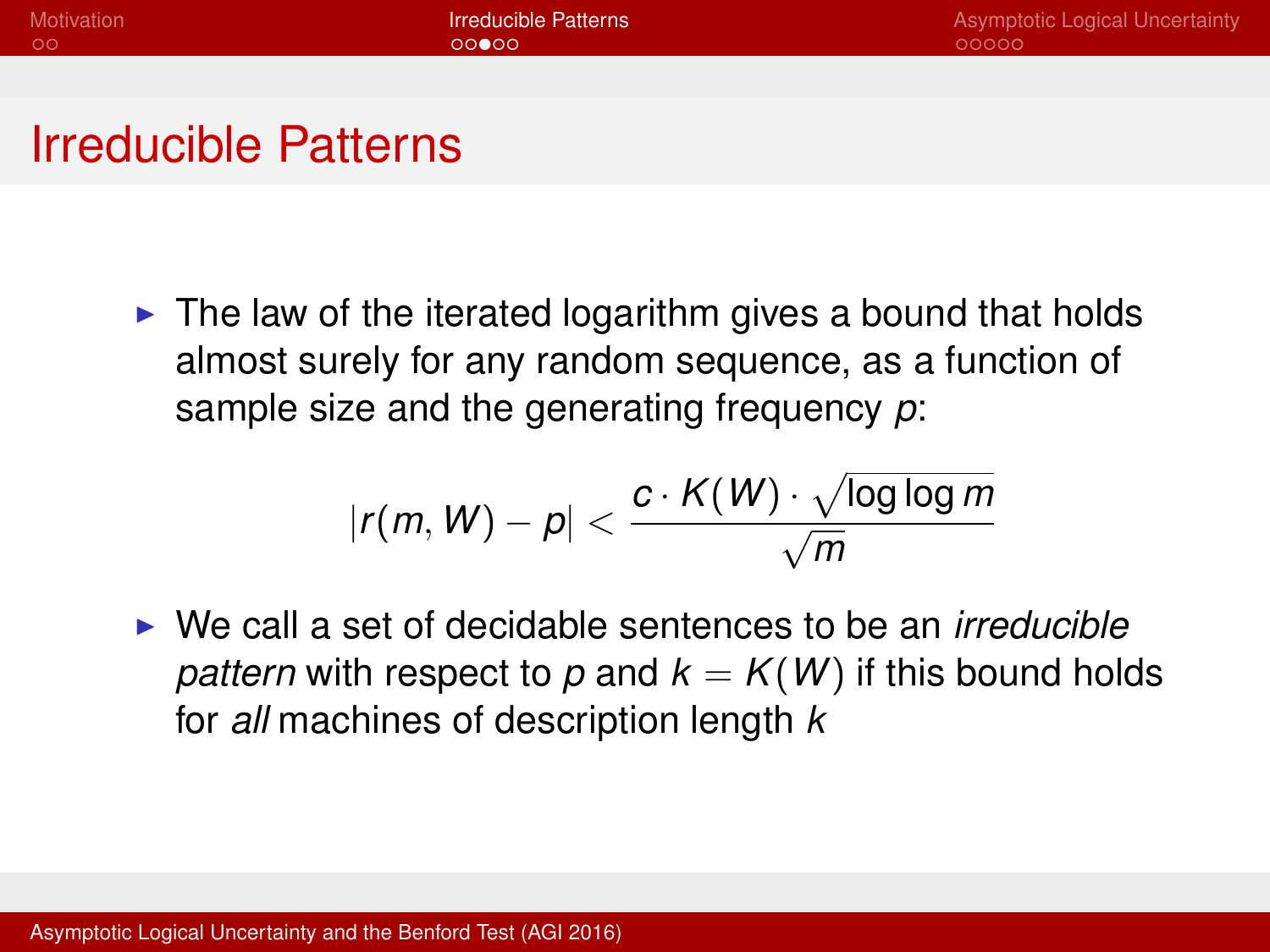## Example Irreducible Patterns

- $\triangleright$  We could construct a machine  $\overline{Z}$  that chooses the sentences  $\{\phi_i | \text{``The $f(i)$ digit of $\pi$ is a 3"\}$ 
	- $\triangleright$  (where  $f(i)$  grows faster than the best  $\pi$ -digit calculator can manage)
	- **Conjecture: this is an irreducible pattern with**  $p = 1/10$
- ► Or,  $\{\phi_i |$ "The first digit of 3  $\uparrow^i$  3 is a 1"}
	- $\blacktriangleright$  (where  $x \uparrow^1 y = x^y, x \uparrow^n 1 = x$ , and *x* ↑<sup>*n*</sup> *y* = *x* ↑<sup>*n*−1</sup> (*x* ↑<sup>*n*</sup> (*y* − 1)))
	- $\triangleright$  Conjecture: since Benford's Law holds for powers of 3, we expect this to be an irreducible pattern with  $p = \log_{10}(2)$
- $\triangleright$  We'd like to have a general way to find all such patterns...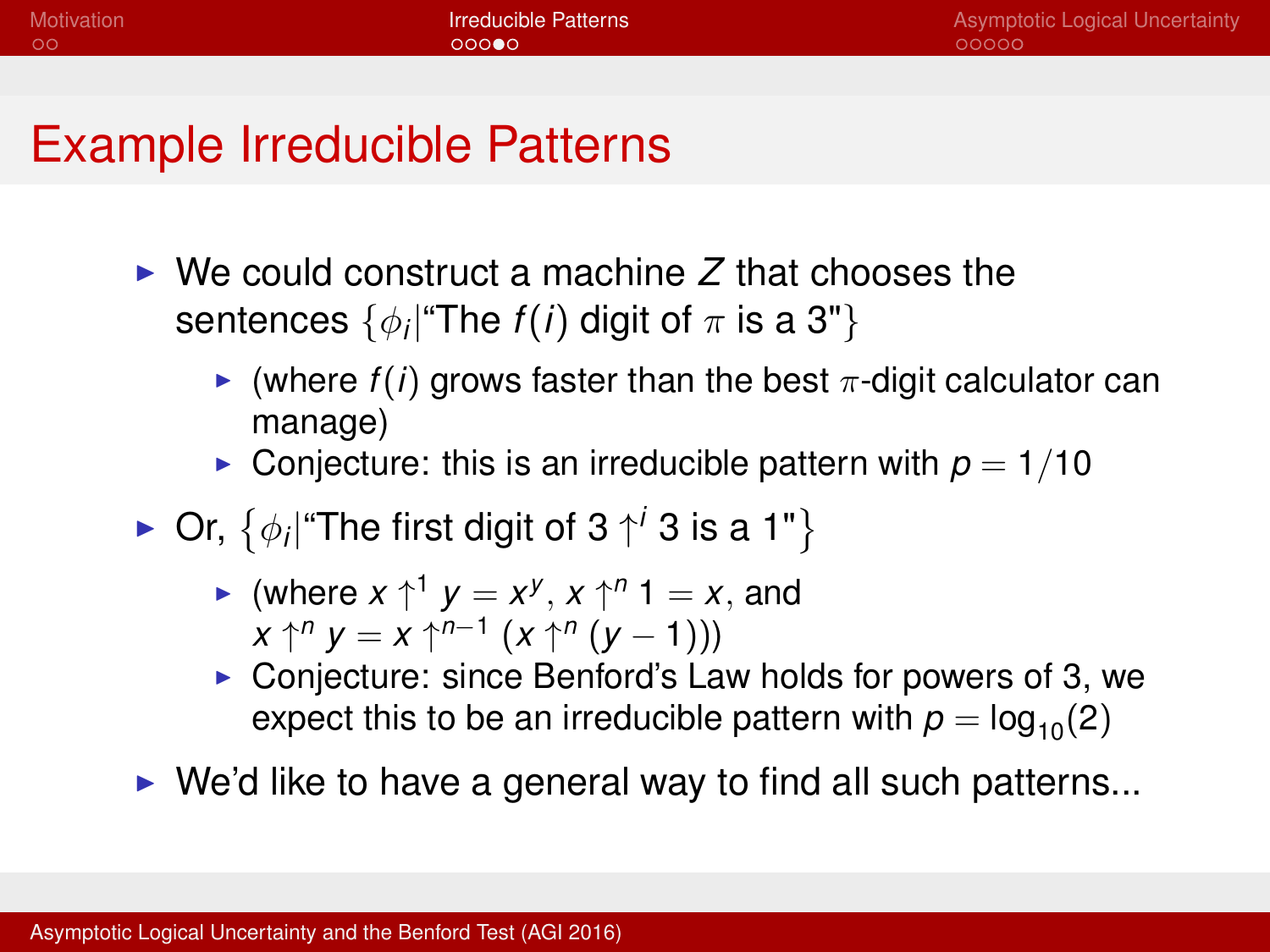# The Generalized Benford Test

- Inspired by Benford's Law (first digit follows  $p(d) = \log_{10} (1 + 1/d)$
- ► We'll design an algorithm  $A_{L,T}$  that on every input  $N \in \mathbb{N}$ outputs a value  $\mathbb{P}(\phi_N) \in [0,1]$ 
	- $\blacktriangleright$  Within time bound "close" to  $O(T(N))$ ,
	- $\blacktriangleright$   $R(N) = T(N) \cdot N^4 \cdot \log(T(N))$
- $\blacktriangleright$   $A_{L,T}$  passes *the generalized Benford test* if for all irreducible patterns *S* and their respective probabilities *p*,

$$
\lim_{\substack{N\to\infty\\ N\in S}}A_{L,\mathcal{T}}(N)=p
$$

[Asymptotic Logical Uncertainty and the Benford Test \(AGI 2016\)](#page-0-0)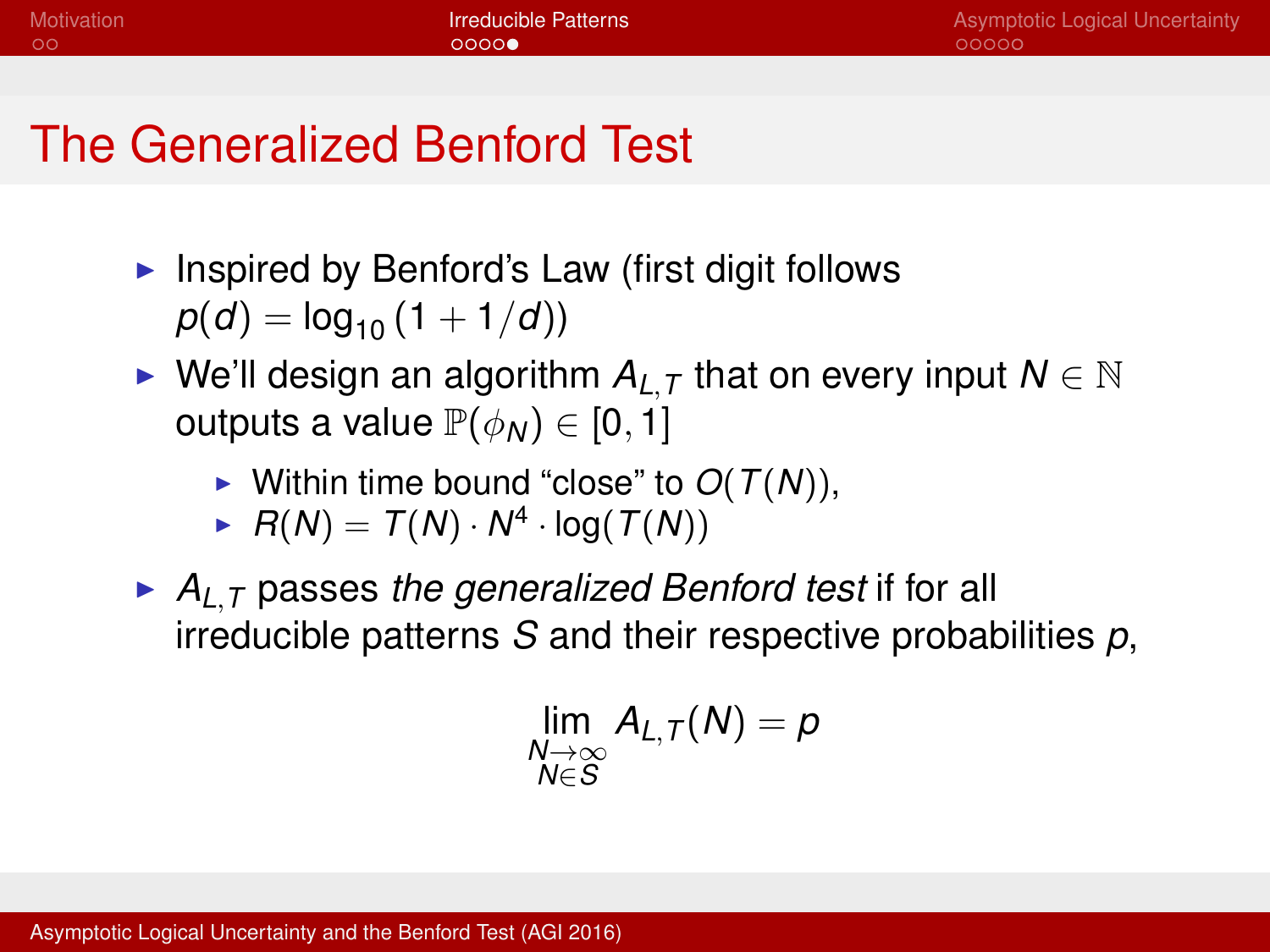### <span id="page-9-0"></span>Finding Irreducible Patterns

- For a single sentence  $\phi_N$ , find a "reference class" containing it
	- $\triangleright$  *eg*: all digits of  $\pi$ , first digit of powers of 3
- ► Use a theorem prover *L* to test patterns
	- $\blacktriangleright$  *L(N)* halts pointing at a 1 if ZFC proves  $\phi_N$ .
	- **Figure 1** Halts pointing at a 0 if ZFC disproves  $\phi_N$ .
	- $\triangleright$  Otherwise doesn't halt
- ► Strategy: iterate over pairs of Turing machines X and Y
	- $\triangleright$  *X* : best irreducible pattern,  $S_X$ , that contains N
	- <sup>I</sup> *Y* : worst case subsequence, *S<sup>Y</sup>* ⊆ *S<sup>X</sup>*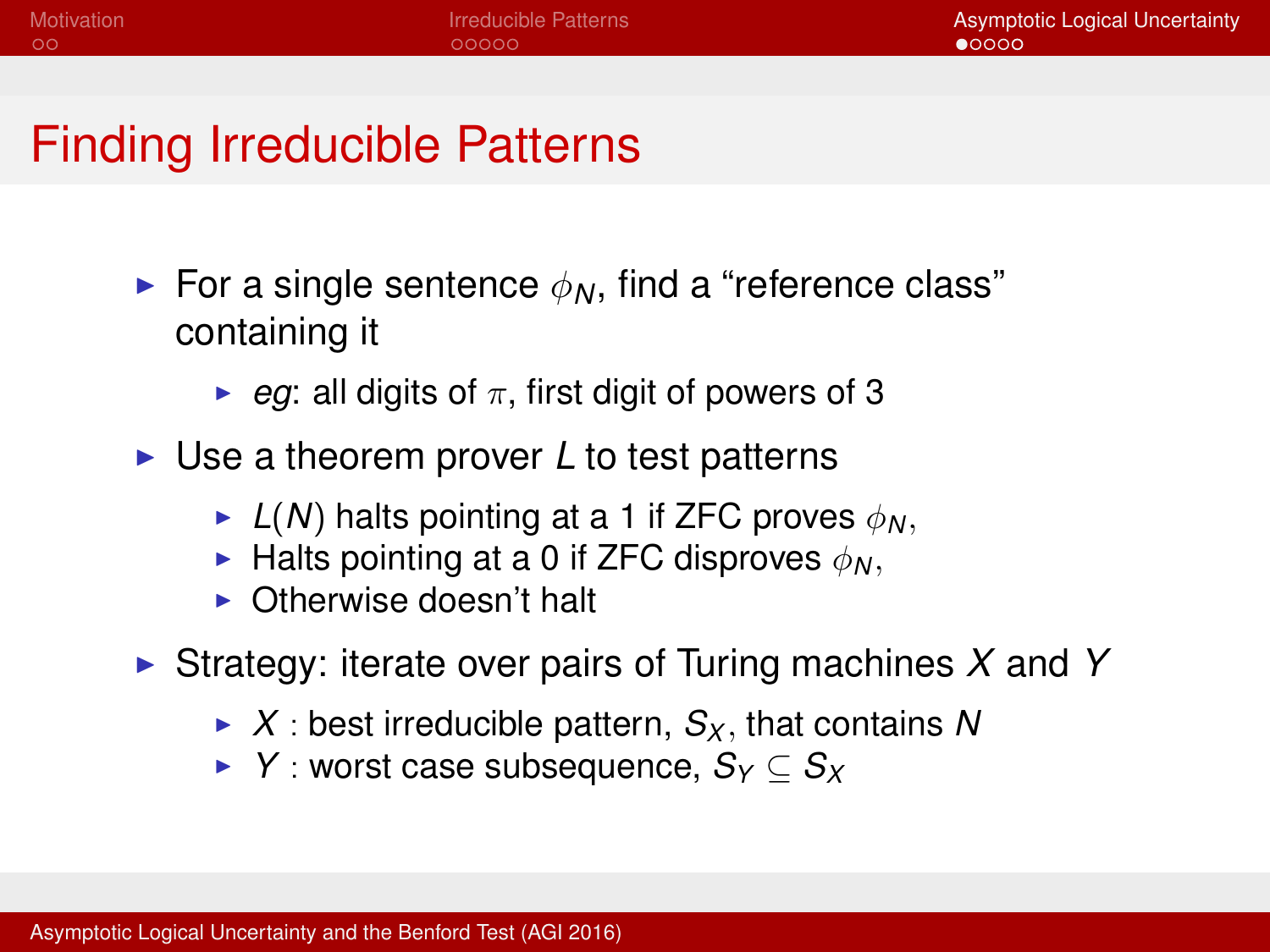### Finding Irreducible Patterns

- ► Let  $S = \{i \in [0 \dots N] \mid X \text{ and } Y \text{ accept } i \text{ within time } T(i)\}\$ 
	- <sup>I</sup> Simulate *L* with time limit *T*(*N*) on each *i* ∈ *S*; stop at *N* or first time-out
	- $\triangleright$   $Q_N(X, Y)$  is number of sentences that were decided in time
	- $\blacktriangleright$   $F_N(X, Y)$  is the fraction (out of  $Q_N$ ) that were true
- $\triangleright$  Define an objective  $B_N$  measuring the deviation in subset  $S_Y$  from the putative irreducible pattern  $S_X$  with probability approximately *P*

$$
B_N(X, Y, P) =
$$
  
max $\left(K(X), \frac{|F_N(X, Y) - P| \sqrt{Q_N(X, Y)}}{K(Y) \sqrt{\log \log Q_N(X, Y)}}\right)$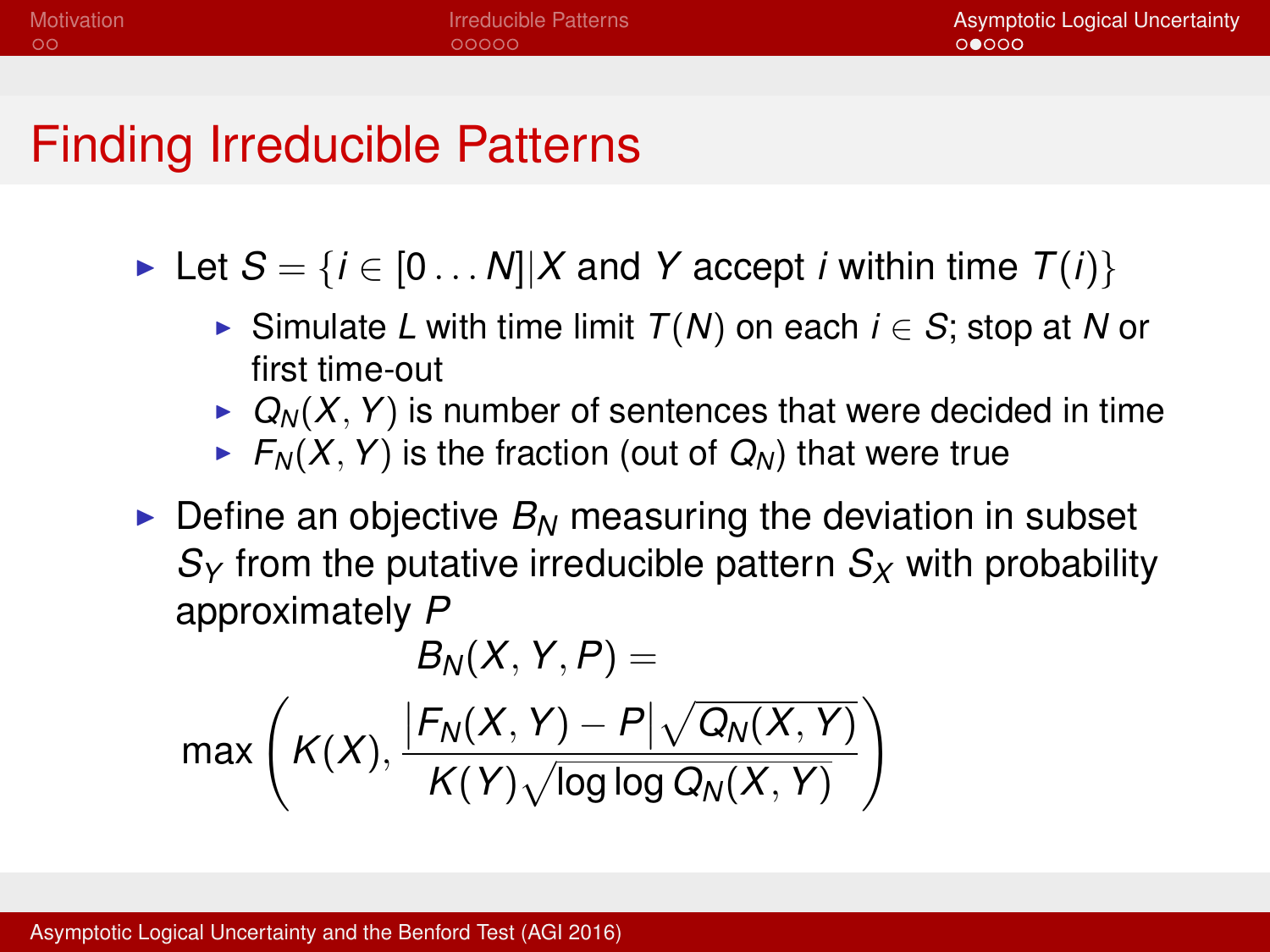## Properties of Our Algorithm

 $\triangleright$  Algorithm computes (see paper for fuller sketch)

$$
\underset{P \in J_N}{\text{argmin}} \ \underset{Y \in \mathcal{TM}(N)}{\text{max}} \ \underset{X \in \mathcal{TM}(N)}{\text{min}} \ B_N(X, Y, P),
$$

$$
\blacktriangleright \bigcup_{N} = \left\{ \frac{0}{N}, \frac{1}{N}, \ldots, \frac{N}{N} \right\}
$$

- $\overline{M}$   $\overline{M}$   $\overline{M}$   $\overline{N}$  is set of Turing machines that accept *N* within *T*(*N*) steps
- $\blacktriangleright$  Passes the Generalized Benford Test
	- $\triangleright$  When X enumerates an irreducible pattern,  $B_N$  has a constant upper bound
	- $\blacktriangleright$  *B<sub>N</sub>* having a constant upper bound implies that for sufficiently large *N*, *P* will be driven arbitrarily close to *p*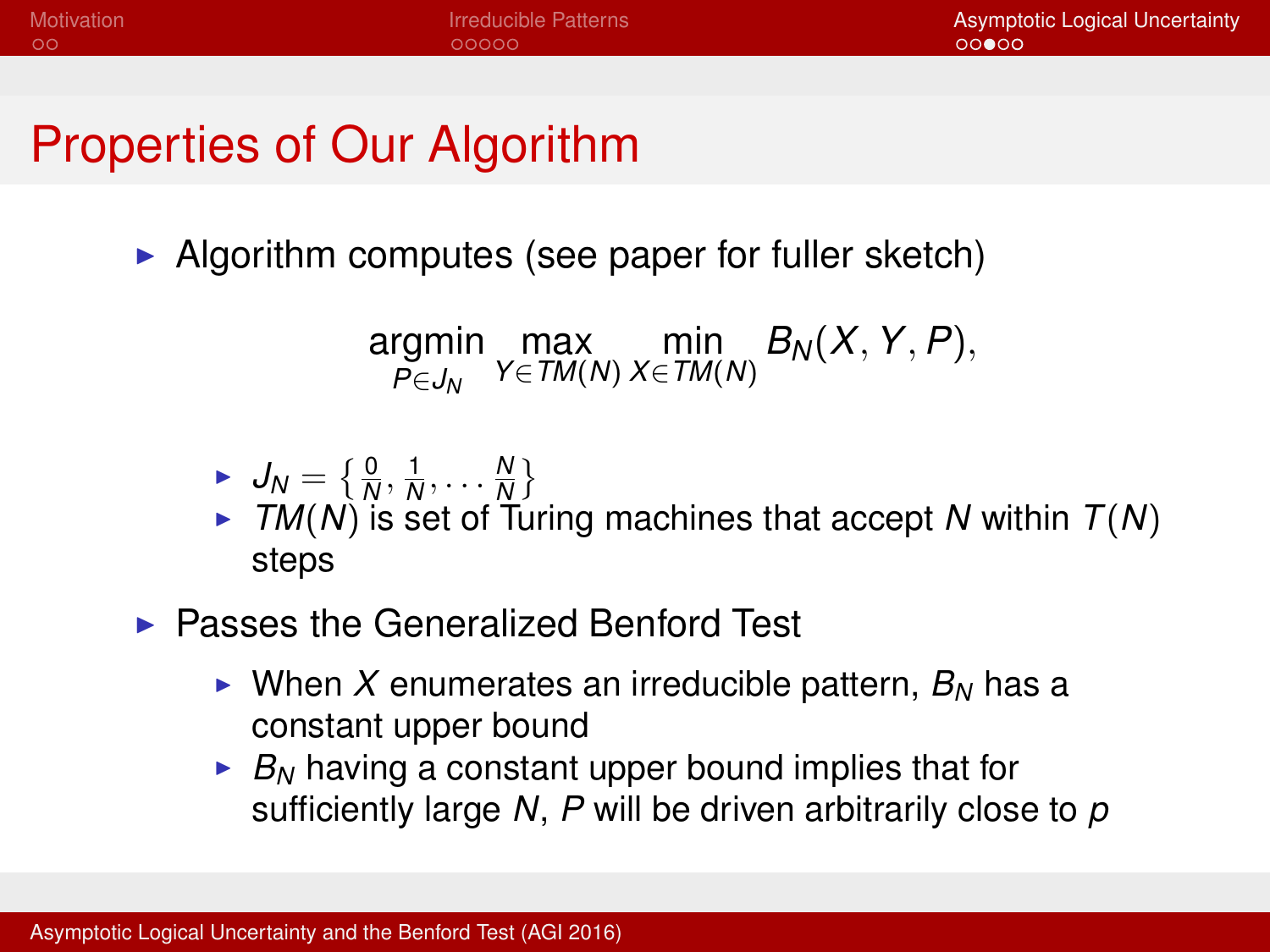## Summary

- $\triangleright$  Benford's Law points at logical uncertainty motivated by hard-to-compute sequences of logical sentences.
- $\triangleright$  The law of the iterated logarithm yields an "empirical" test of randomness that can be used to locate a "reference class" for a single sentence.
- $\blacktriangleright$  Although this method yields a fully-specified logical uncertainty, we don't yet know how to combine it with notions of coherence.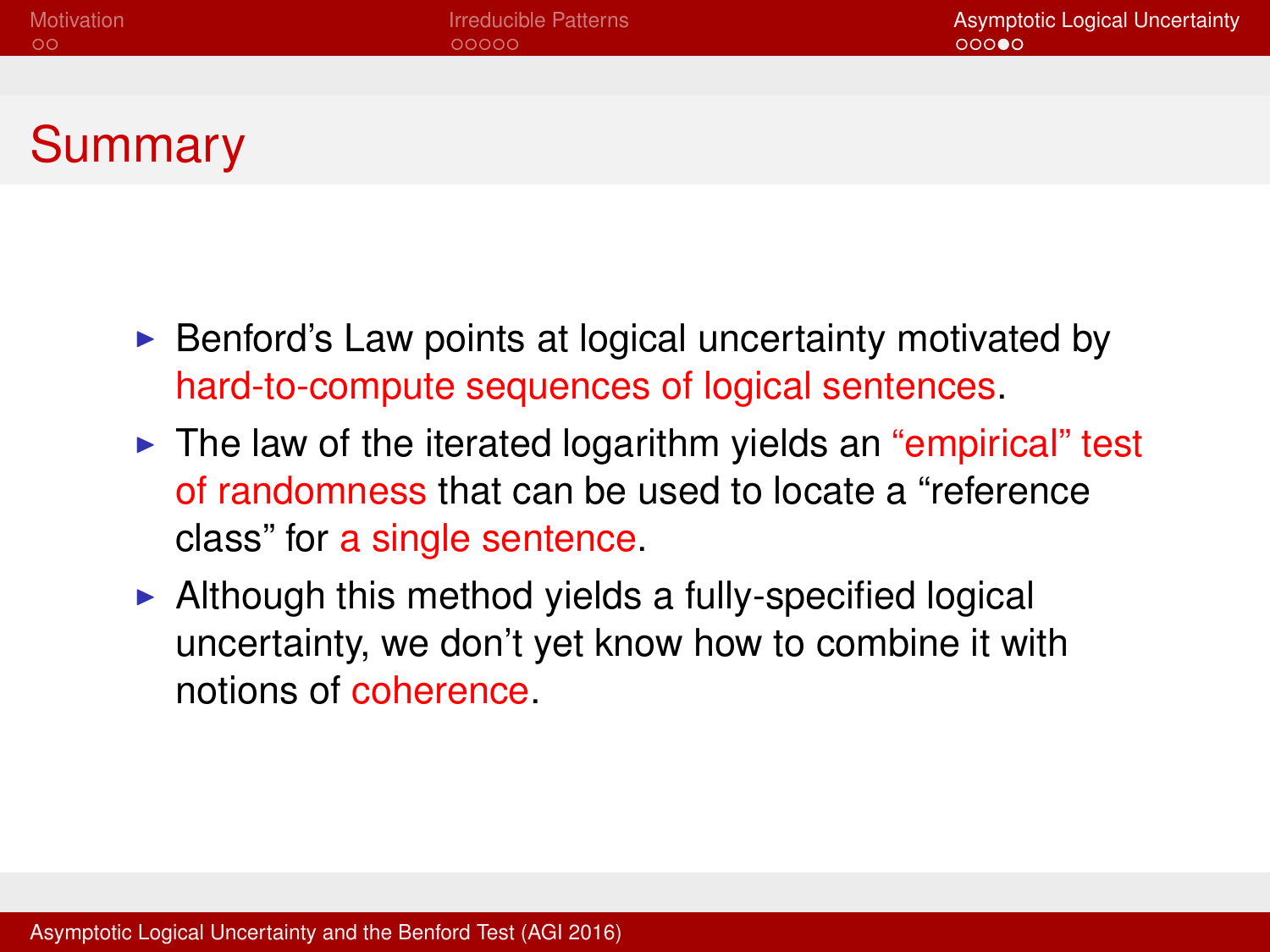### References I

#### <span id="page-13-0"></span>[1] Rohit Parikh.

Knowledge and the Problem of Logical Omniscience. In *ISMIS*, volume 87, pages 432–349, 1987.

<span id="page-13-1"></span>[2] Mikaël Cozic.

Impossible States at Work: Logical Omniscience and Rational Choice.

In *Contributions to Economic Analysis*, volume 280, pages 47–68, 2006.

<span id="page-13-2"></span>[3] Joseph Y Halpern and Riccardo Pucella.

Dealing with Logical Omniscience.

In *Proceedings of the 11th Conference on Theoretical Aspects of Rationality and Knowledge*, pages 169–176. ACM, 2007.